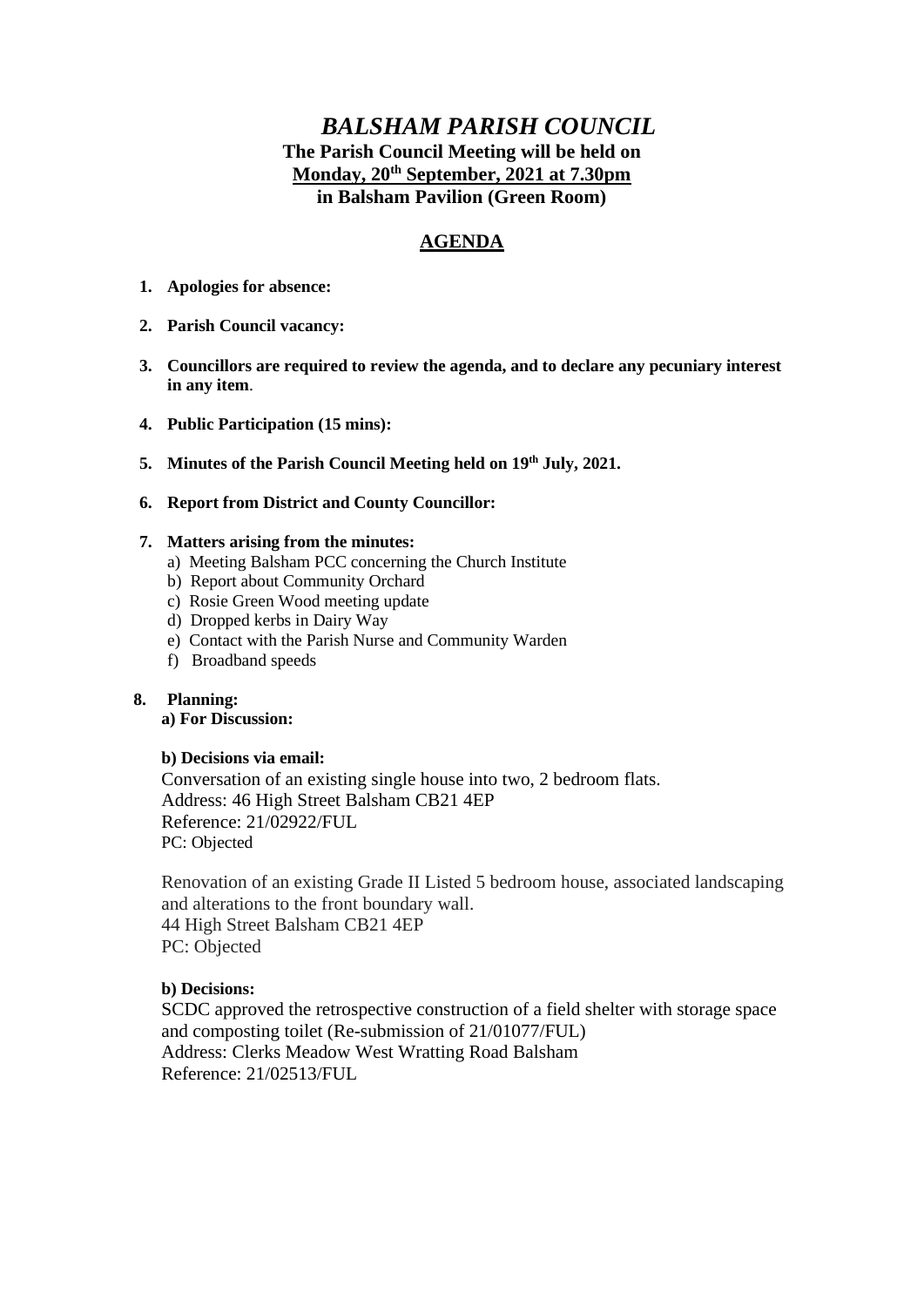### **c) Withdrawals:**

Conversation of an existing single house into two, 2 bedroom flats. Address: 46 High Street Balsham CB21 4EP Reference: 21/02922/FUL The application has been withdrawn.

Renovation of an existing Grade II Listed 5 bedroom house, associated landscaping and alterations to the front boundary wall. 44 High Street Balsham CB21 4EP The application has been withdrawn.

### **9. Allotment update:**

### **10. Recreation Ground/Pavilion**

- a) Adult gym equipment
- b) Hiring out of the pavilion
- c) Clearing out the pavilion

### **11. Highway Matters**:

- a) Double yellow lines on corner of West Wratting Road/High Street
- b) Parking sign on Green for school parking
- c) Road closures
- d) School parking

### **12. Correspondence:**

**13. Finance:-** Receipts and payments up to 15/09/2021 and any invoices/receipts received up until 20/09/2021 will be considered at the meeting. **a)**

| а,                                                      |    |          |
|---------------------------------------------------------|----|----------|
| Receipts August 2021                                    |    |          |
| <b>Allotments</b>                                       | £  | 167.50   |
| Payments August 2021                                    |    |          |
| £ 1,018.55 Exp: 206.55<br>T Coston Salary               | £  | 1,122.09 |
| Pension £56.02                                          |    |          |
| M McCall (Gross $\pounds$ )<br>21 hours £ 2.70 expenses | £  | 204.30   |
| £154.00<br>S Housden (Gross $\pounds$ )                 | £  | 176.00   |
| <b>SCDC</b>                                             | £. | 472.80   |
| Amazon (locks & cleaner)                                | £  | 85.90    |
| A J King                                                | £  | 1,247.40 |
| Robert Ellam                                            | £  | 326.70   |
| A J King                                                | £  | 950.40   |
| <b>Opus Energy</b>                                      | £  | 19.05    |
| <b>Total Payments July 2021</b>                         | £  | 4,604.64 |
|                                                         |    |          |
| <b>Receipts September 2021</b>                          |    |          |
| Allotments                                              | £  | 437.50   |
|                                                         |    |          |